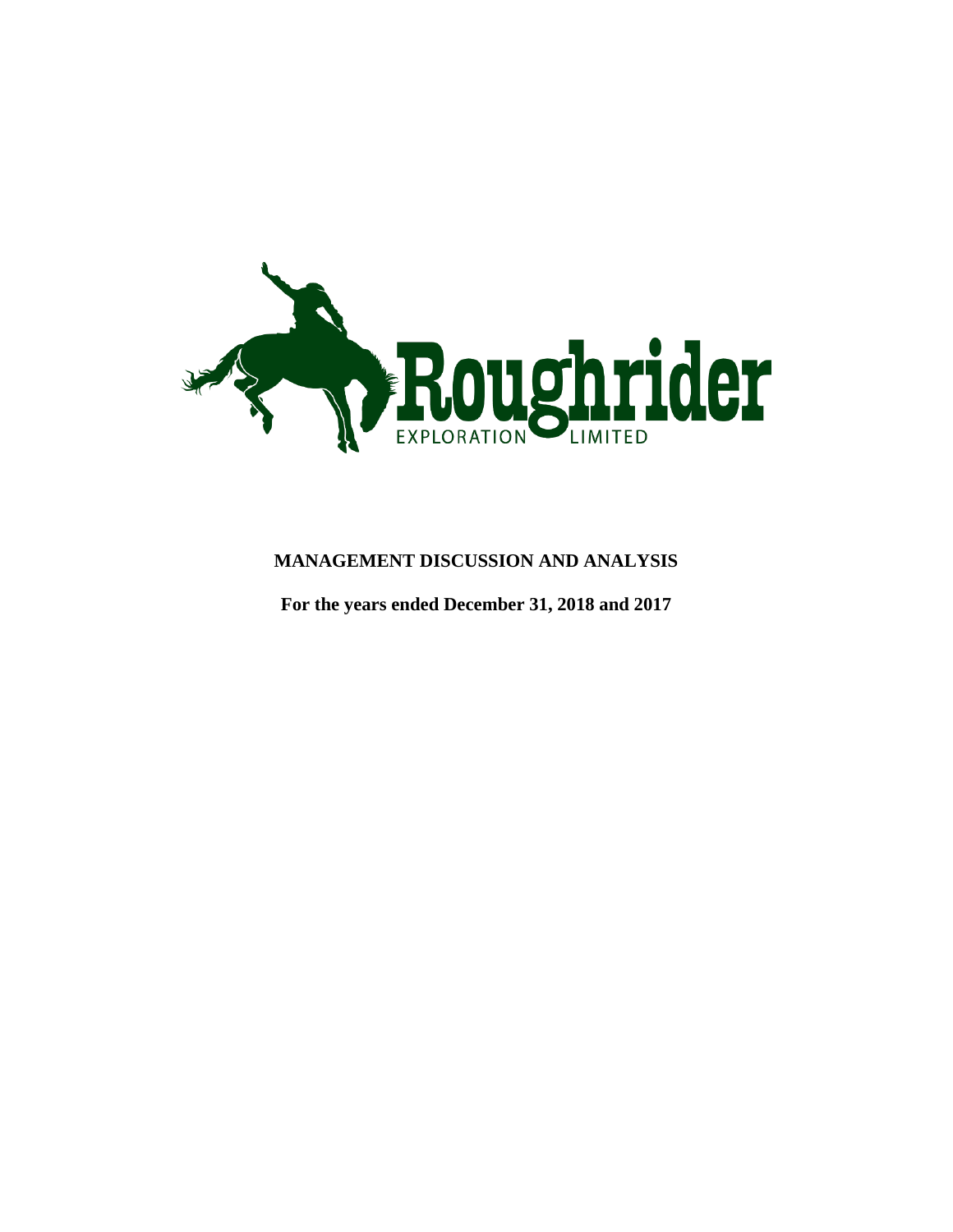## **INTRODUCTION**

Prepared on April 10, 2019 for the year ended December 31, 2018 ("fiscal 2018"), this Management Discussion and Analysis ("MD&A") supplements, but does not form part of the audited financial statements of Roughrider Exploration Limited ("Roughrider" or the "Company"). This MD&A should be read in conjunction with the accompanying audited financial statements for the years ended December 31, 2018 and 2017 and the related notes which have been prepared in accordance with International Financial Reporting Standards ("IFRS").

Additional information, including financial statements and more detail on specific items discussed in this MD&A can be found on the Company's page at [www.sedar.com.](http://www.sedar.com/)

Monetary amounts in the following discussion are in Canadian dollars.

This MD&A contains Forward Looking Information. Please read the Cautionary Statements on page 3 carefully.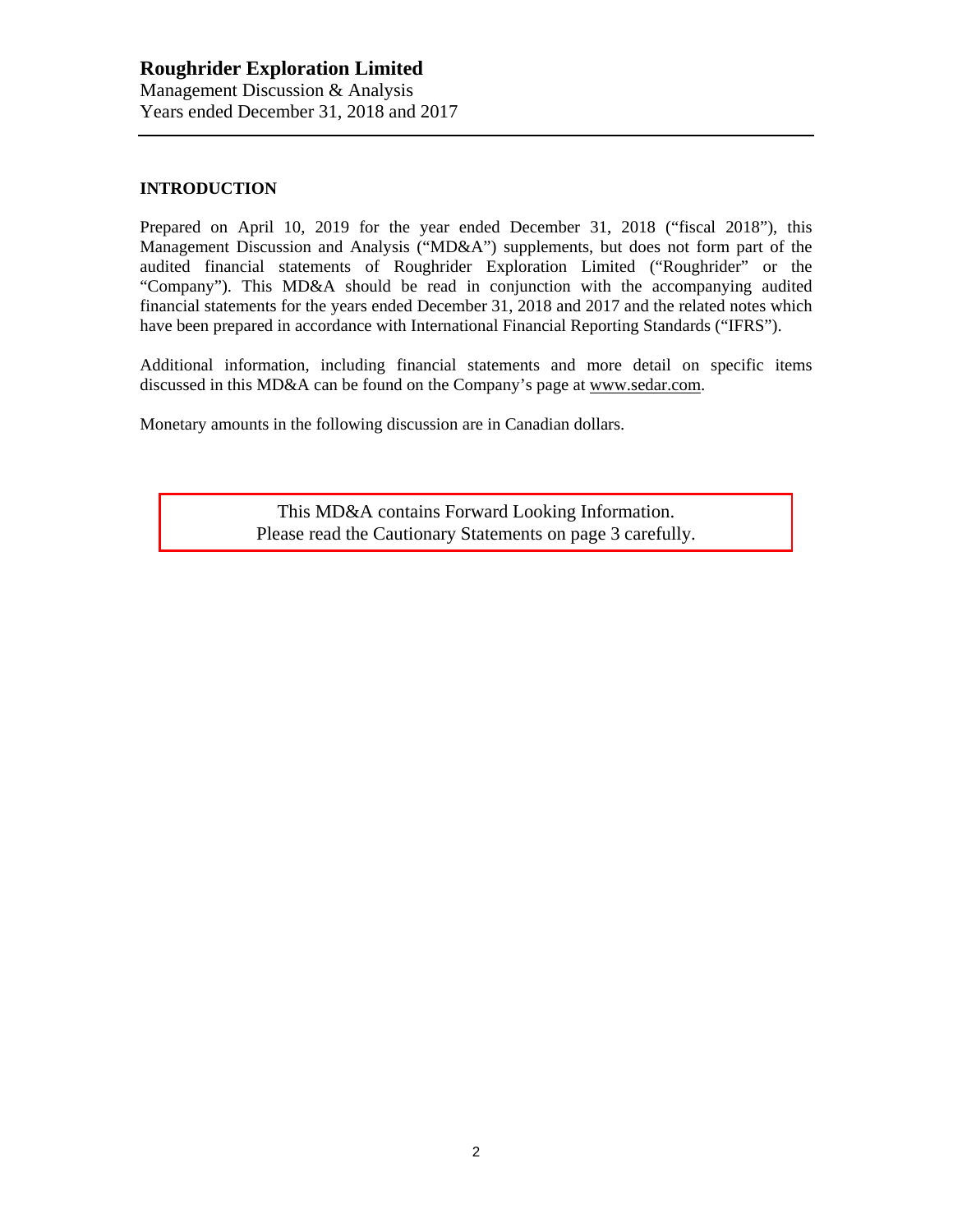### **FORWARD-LOOKING INFORMATION**

This MD&A contains certain forward-looking information and forward-looking statements as defined in applicable securities laws. All statements other than historical fact are forward looking statements.

The statements reflect the current beliefs of the Company and are based on currently available information. Accordingly, these statements are subject to known and unknown risks, uncertainties and other factors which could cause the actual results, performance or achievements of the Company to be materially different from any future results, performance or achievements expressed in or implied by the forward-looking statements. This forward-looking information, principally under the heading "Outlook," but also elsewhere in this document, includes estimates, forecasts, plans and statements as to the Company's current expectations concerning, among other things, continuance as a going concern, collection of receivables, requirements for additional capital, the availability of financing, and the potential held by projects in the Company's portfolio.

Forward-looking statements are based on a number of assumptions, including, but not limited to, assumptions regarding general business and economic conditions, interest rates, the global and local supply and demand for labour and other project inputs, changes in commodity prices in general, changes to legislation, conditions in financial markets (in particular, the continuing availability of financing), our ability to attract and retain skilled staff, and our ongoing relations with governments, our employees and business partners. The foregoing list of assumptions is not exhaustive. Events or circumstances could cause actual results to vary materially from expectations.

Factors that may cause actual results to vary include, but are not limited to: actual experience in collecting receivables, changes in interest and currency exchange rates, acts or omissions of governments, including those who consider themselves self-governing, delays in the receipt of government approvals or permits to begin work, inaccurate geological and engineering assumptions, unanticipated future operational difficulties (including cost escalation, unavailability of materials and equipment, industrial disturbances or other job action, epidemic, pandemic or other disease outbreaks, and unanticipated events related to health, safety and environmental matters), political risk (including the risk that the rights to mine a project may be rescinded by the government or otherwise lost), actual exploration results, social unrest, failure of counterparties to perform their contractual obligations, changes in general economic conditions or conditions in the financial markets and other risk factors as detailed from time to time in the Company's reports and public filings with the Canadian securities administrators, filed on SEDAR. The Company does not assume the obligation to revise or update forward-looking information after the date of this document nor to make revisions to reflect the occurrence of future unanticipated events, except as may be required under applicable securities laws.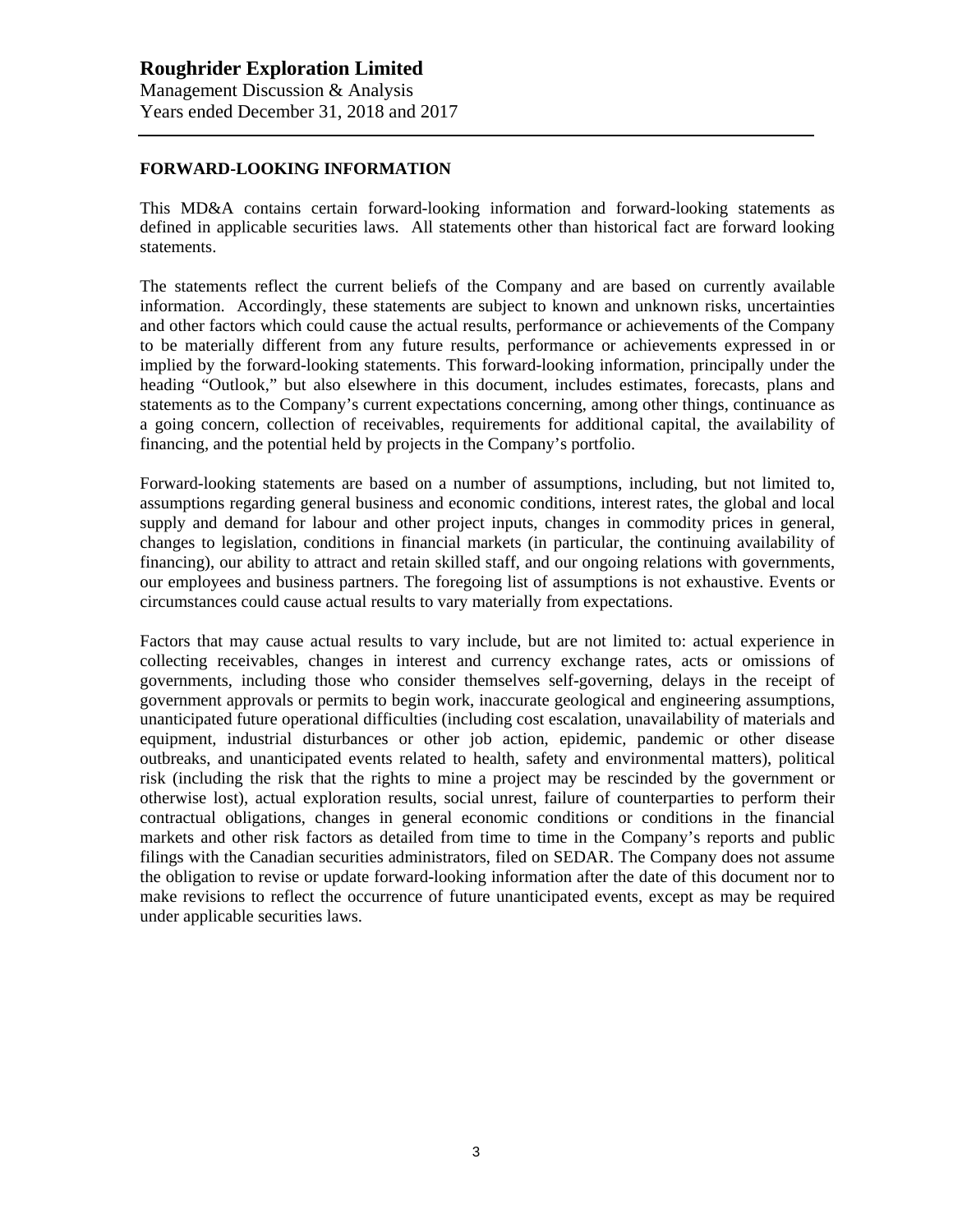## **BUSINESS OF THE COMPANY**

The principal business of the Company is mineral exploration with a primary focus on uranium exploration in the Athabasca Basin region of northern Saskatchewan. The 36,757 hectare (90,829 acre) Genesis uranium project is located northeast of the Athabasca Basin, within the Wollaston-Mudjatk Transition Zone ("WMTZ"). All of Saskatchewan's operating uranium mines occur along the WMTZ where it extends to the southwest under the boundaries of the basin.

In addition to the Genesis uranium project, the Company also has 844-hectare Sterling property located eight kilometres north of Houston, BC and during the year ended December 31, 2018, the Company acquired by option the right to earn up to an 80% interest in the Brownell Lake base metals property and the Olsen gold property, located near La Ronge, Saskatchewan.

The Company is a reporting issuer in British Columbia, Alberta, and Ontario, and trades on the TSX Venture Exchange under the symbol REL.

Effective July 3, 2018, the Company consolidated its issued and outstanding common shares on the basis of one post-consolidation share for 5 pre-consolidation shares. Unless otherwise stated, all share and per share amounts have been restated retrospectively to reflect this share consolidation.

## **Mineral Properties**

## Genesis Property

Roughrider has an agreement with ValOre Metals Corp. (formerly Kivalliq Energy Corp) ("ValOre"), pursuant to which Roughrider may earn up to an 85% interest in ValOre's "Genesis" uranium project (the "Genesis property"). Under the terms of the option agreement, as amended December 22, 2015 (the "Genesis Property Option Agreement"), the Company earned the right to an initial 50% interest in the Genesis property by making cash payments of \$700,000 (\$525,000 cash paid and \$175,000 paid through the issuance of 500,000 shares at a deemed price of \$0.35 per share), incurring exploration expenditures of \$2.1 million (\$2.15 million expended as at December 31, 2017), and issuing 787,932 common shares (issued). A definitive joint venture agreement has not yet been finalized at the date of this MD&A. Roughrider may acquire a further 35% interest (for an aggregate 85% interest) by making additional cash payments of \$700,000 and incurring additional exploration expenditures of \$2,500,000. All remaining cash payments may be made either in cash or in shares, at Roughrider's election.

The Company, in conjunction with ValOre, have reduced the Genesis holding to focus on the key Jurgen, Daniel's Bay, Kingston, Johnston and Melnick areas of interest. Originally comprised of 53 claims totaling 200,677 hectares, the Genesis property currently comprises 15 claims, all in Saskatchewan, totaling 36,757 hectares. On March 30, 2019 and April 10, 2019 a total of five claims spread amongst the Johnston, Kingston, Daniel's Bay and Melnick areas expired, further reducing the property holding to 9 claims totalling 16,902.6 ha.

The Genesis property is located northeast of Saskatchewan's Athabasca Basin, within the prospective northeast trending Wollaston-Mudjatk Transition Zone ("WMTZ"). The current claims begin 65 kilometres to the northeast of Cameco Corporation's recently closed Eagle Point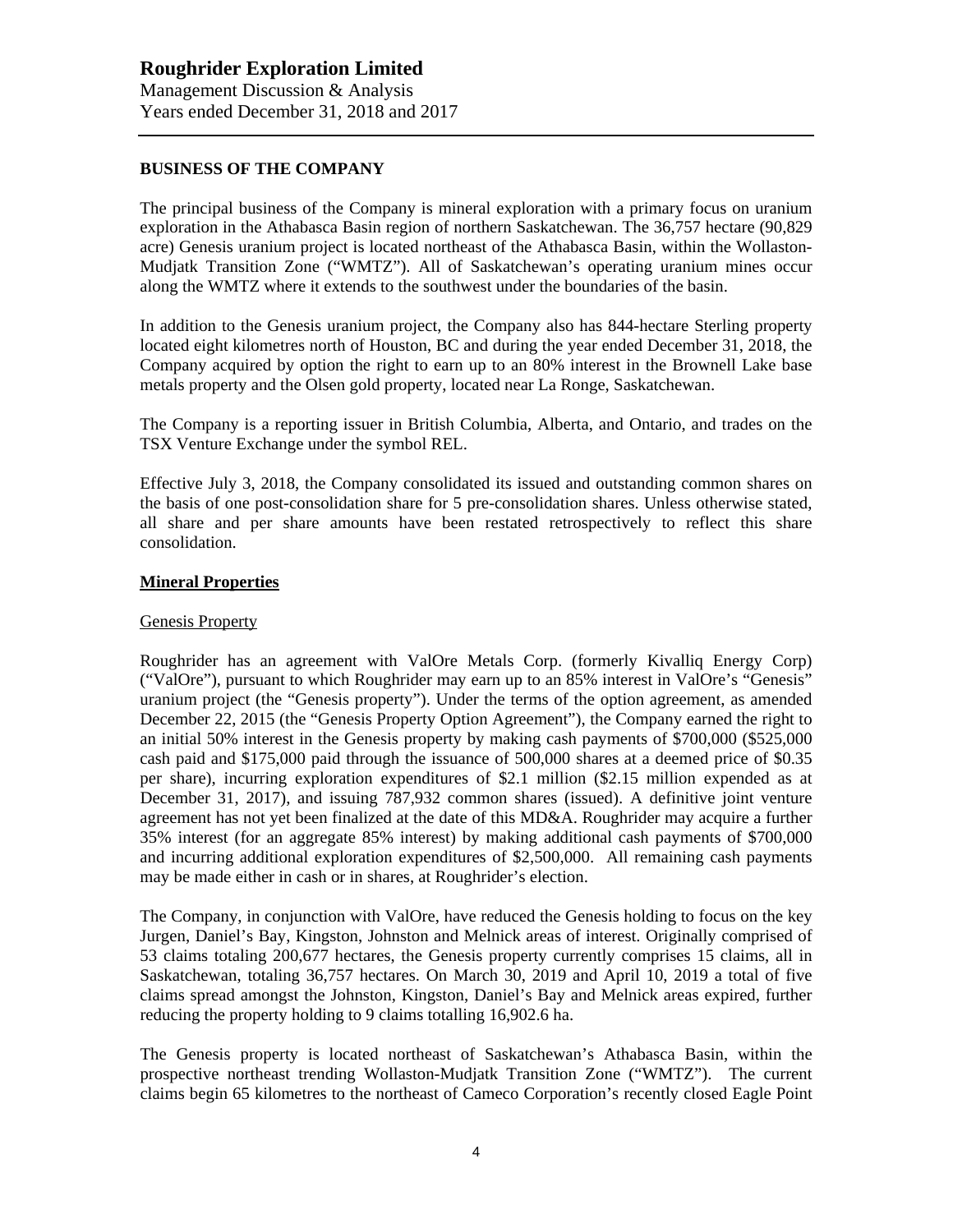uranium mine and extend 90 kilometres northeast to the Manitoba border along the same prospective geological and structural domain.

Until recently, explorers focused on targeting uranium mineralization within the current boundaries of the Athabasca Basin, even though many of the high-grade resources are located within basement rocks lying beneath the rocks of the Athabasca Basin. More recent discoveries at the western boundary of the Basin, such as Fission Uranium Corp.'s RRR deposit and Nexgen Energy Corp's Arrow deposit, are hosted by basement rocks that are clearly outside current basin boundaries. The Genesis property was acquired, and work programs were executive to explore areas outside of the Basin that have known uranium showings and favorable structural settings within basement host rocks.

The Genesis property covers regional host rocks known to host uranium mineralization. The project area has previously been explored by Denison Mines Limited, Roughrider Uranium Corp., Triex Minerals Corporation, CanAlaska Uranium Ltd., and the geological surveys of Saskatchewan and Canada. Past exploration in the area included lake sediment and soil geochemical surveys, airborne geophysical surveys, ground geochemical surveys, geological mapping and radiometric assisted prospecting. A compilation by ValOre management of this historic work, which outlined identified 30 uranium showings and several known uraniumbearing boulder trains, helped to outline eight target areas that display multi-variant anomalism including combinations of geophysical conductors, radiometrics and/or existing lake sediment, boulder or outcrop uranium or indicator element geochemical anomalies.

With ValOre as project operator, Roughrider incorporated a multi-disciplinary approach exploring the Genesis property. A summary of the work completed between 2014 and 2016 at Genesis by Roughrider is provided in the table below:

| Year       | <b>Project Location</b>                                                                                                            | Work                                                                                                 |                                                                                                                                                          |                                                                                                                                                         |  |
|------------|------------------------------------------------------------------------------------------------------------------------------------|------------------------------------------------------------------------------------------------------|----------------------------------------------------------------------------------------------------------------------------------------------------------|---------------------------------------------------------------------------------------------------------------------------------------------------------|--|
| 2014       | Property-wide<br>Jurgen $1 \& 2$ , Daniels<br>Bay, Burrill Bay,<br>Kingston, Johnston,<br>Sava, Gilles, GAP,<br>Waspison, Melnick. | Airborne Geophysics<br>Geology/Prospecting<br>Soil Geochemistry<br>Biogeochemistry<br>Lake sediments | CGG DIGEM EM, Mag, Radiometrics<br>Scintillometer assisted<br>B-horizon soils; Enzyme Leach<br>Un-ashed spruce boughs; ICP-MS<br>Torpedo sampler; ICP-MS | 5,984 Line-km; 8 grids<br>139 Sites; 16 rock samples<br>1,347 soil samples; 28 target areas<br>62 samples; 4 target areas<br>291 samples; property-wide |  |
| Mar. 2015  | Jurgen 1 & Jurgen 2<br>Jurgen 1, Jurgen 2 & Sava                                                                                   | Ground VLF-EM<br>Biogeochemistry                                                                     | SJ Geophysics, VLF-EM<br>Ashed black spruce twig, ICP-MS                                                                                                 | 32 and 37.2 line-km respectively<br>249, 296 and 49 sample respectively                                                                                 |  |
| Dec. 2015  | Jurgen, Daniel's Bay,<br>Kingston-Johnston-GAP,<br>Melnick                                                                         | Inversion analysis;<br>GeoInterp integrated<br>analysis                                              | Condor Consultants Inc.<br>Integrated analysis of geophysical,<br>geological, geochemical data                                                           | 31 target areas outlined total.                                                                                                                         |  |
| Apr. 2016  | Jurgen, Daniel's Bay,<br>Kingston., Johnston,<br>Melnick                                                                           | Airborne geophysics<br>Gravity gradiometry<br>Magnetics                                              | CGG FALCON AGG Survey and<br>magnetics                                                                                                                   | $1,677$ line-km in 5 grids.                                                                                                                             |  |
| Aug. 2016  | Jurgen, Daniel's Bay,<br>Kingston., Johnston,<br>Melnick                                                                           | Integrated analysis of<br>AGG data                                                                   | Condor Consultants Inc; data inversion                                                                                                                   | 20 gravity targets identified (9 at<br>Jurgen $& 7$ at Johnston)                                                                                        |  |
| Sept. 2016 | Jurgen                                                                                                                             | Soil Geochemistry<br>Biogeochemistry<br>Prospecting                                                  | B-horizon soils; Enzyme Leach<br>Ashed black spruce twig, ICP-MS<br>Scintillometer assisted                                                              | 187 soil samples 3 target areas<br>147 samples, 3 target areas<br>2 rock samples                                                                        |  |

| Genesis Property: Work Completed by Roughrider Exploration Limited 2014-2016 |  |  |  |
|------------------------------------------------------------------------------|--|--|--|
|                                                                              |  |  |  |

In September and October 2017, the Company engaged Geotech Ltd. ("Geotech") to perform an airborne Z-Axis Tipper Electromagnetic  $(TZTEM^{TM})$ " and Magnetometer geophysical systems survey of the Jurgen, Johnston-GAP, Kingston and Melnick target areas at the Genesis Project. Final reports were received in January 2018.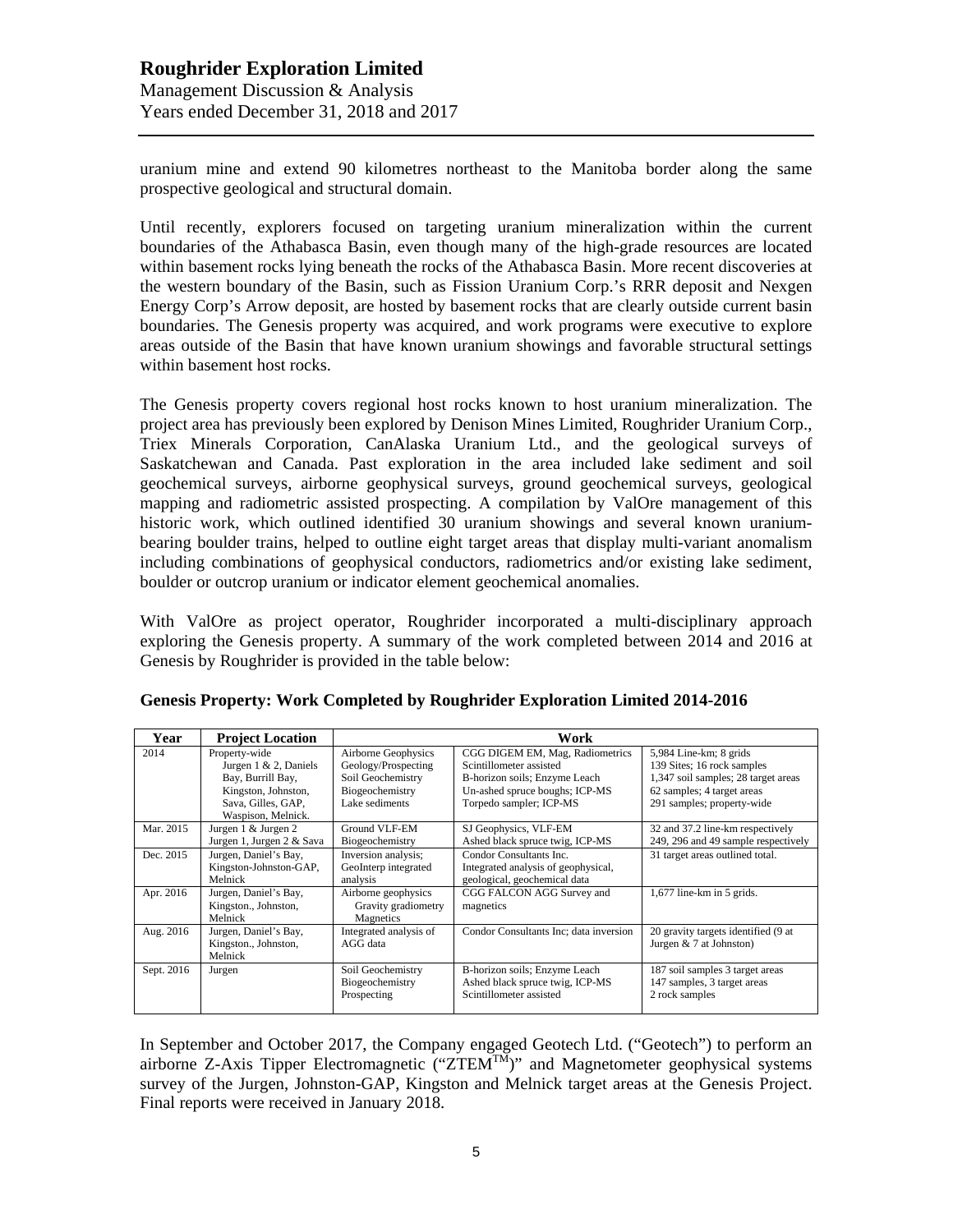The Geotech ZTEM<sup>TM</sup> survey was flown in a northeast to southwest (N  $50^{\circ}$  E azimuth) direction with traverse line spacing of 200 and 250 metres. Tie lines were flown perpendicular to the traverse lines. The nominal EM sensor ground clearance was 81 m in average and the nominal magnetic sensor ground clearance was 96 m. The ZTEM data collected from the three coils are used to obtain the X and Y components of the Tipper (Tzx and Tzy), (Vozoff, 1972) at 6 frequencies of 22, 30, 45, 90, 180, 360 and 720 Hz. The northeast-southwest survey orientation provides the best orientation for sampling suspected smaller, northwest-southeast oriented crossstructures.

The ZTEM system provides resistivity values between 50 Ohm-m and 8,000Ohm-m in 3D crosssectional and 2D planar depth slices for the depth range of 0 to 1,000 metres. In the Genesis survey area, conductive bodies are predicted around 100 Ohm-m or lower, and resistive ones are above 3,000 Ohm-m.



3D ZTEM resistivity inversion voxel model for the Genesis Property areas.

Well defined, generally northeast trending conductors are evident in the survey areas. Resistivity zones are very sharp, especially in the Johnston/GAP area. Significant disruptions are also noted along the trace of some of the conductors, most notably at Jurgen. North trending cross structures are also suggested at Jurgen and Johnston/GAP.

A detailed compilation and analysis of the 3D inversion of the ZTEM data, in combination with all previous survey data (DIGEM, FALCON Gravity, magnetics and radiometrics) is required to fully prioritize the drill targets on the property.

During the year ended December 31, 2018, the Company determined that it would not be advancing the Genesis project at this time. Accordingly, the Company has written off acquisition costs of \$1,333,612 as at December 31, 2018.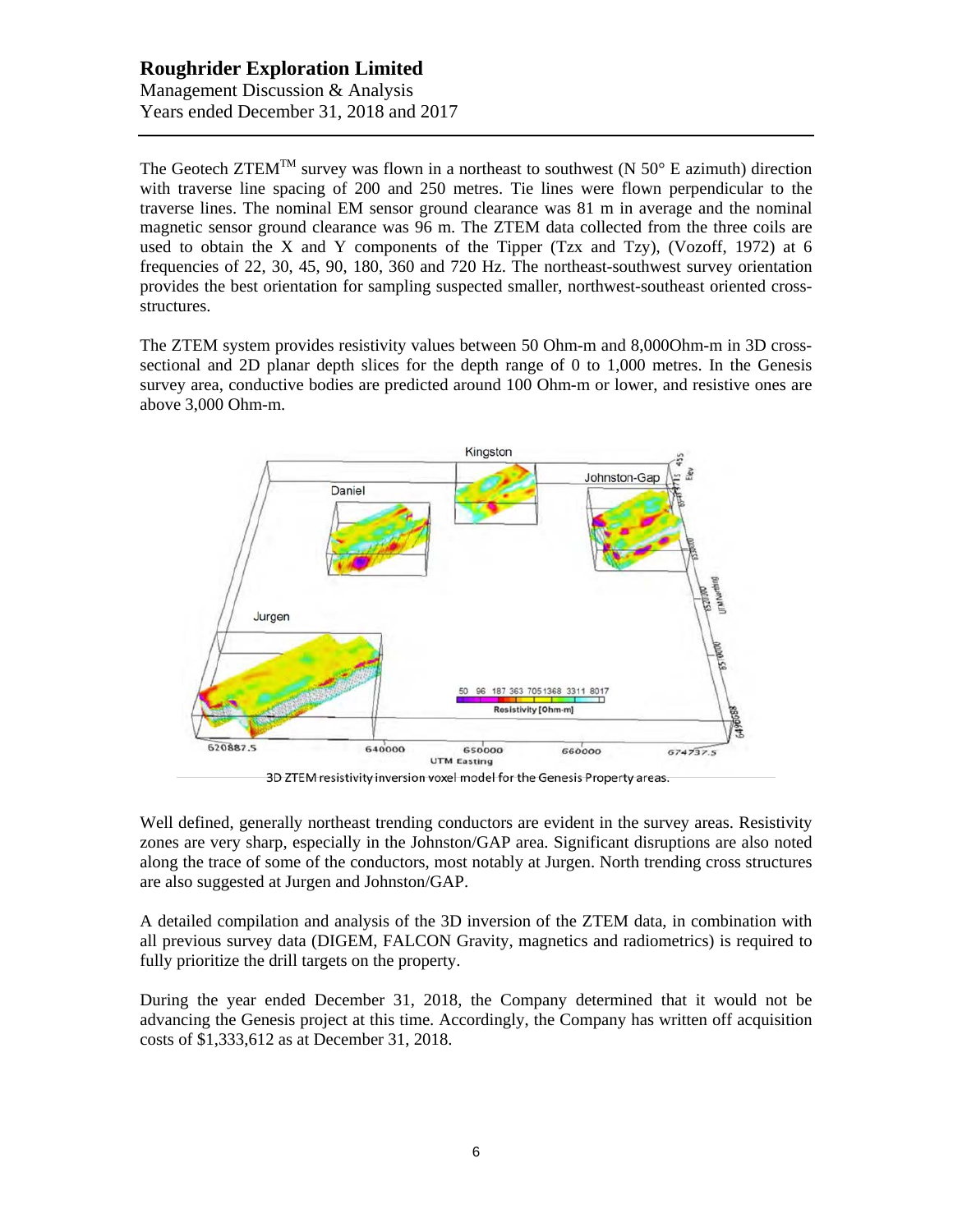### Iron Butte Gold Property, Nevada

On June 21, 2017, the Company acquired by option the right to earn a 100% interest in the Iron Butte oxide gold-silver property, which hosts a historic resource, located along the western margin of the Battle Mountain-Eureka Gold Trend in Lander County, Nevada. On May 1, 2018, the Company terminated the Iron Butte option agreement and wrote off \$38,537 in related property acquisition costs.

#### Silver Ace and Sterling Silver Properties, British Columbia

On November 16 and 22, 2017, the Company announced that it had acquired, by staking, the 3,056-hectare Silver Ace property located five kilometres south of Houston, BC and the 4,016 hectare Sterling property located eight kilometres north of Houston, BC, respectively. In November 2018, these claims were reduced to only the Sterling 1 and 2 claims totalling 844 hectares.

The Sterling property was staked to encompass intrusive rocks of the Late Cretaceous Bulkley and the Eocene Goosly Plutonic Suites. On the Sterling Property, multiple stocks of the Topley, Bulkley and Goosly Plutonic Suites intrude Lower Jurassic Hazelton Group (Telkwa Formation) calc-alkaline volcanic rocks and Upper Jurassic Bowser Lake Group sedimentary rocks.

The ground that makes up the Sterling Property was selected based on geological factors that management considers make it prospective for intrusive associated, breccia vein-hosted precious metal deposits, including:

- The historic Joe B polymetallic Ag-Cu-Pb-Zn vein occurrence on the Sterling 2 claim (MinFile 093L 206). The Joe B is described in the 1928 BC Ministry of Mines Annual Report as a north-northwest striking, 22.9 centimetre vein that assayed trace gold, 548.56 g/t silver and 0.7% copper.
- Historic high-grade silver-base metal veins on the Sterling 1 claim, including the Christina, Gwenda, Paola and Monica vein showings (Adriatic Resources Corp.; 1984 Assessment Report 13364).

| Sample<br>No.         |                   | $Ag (g/t)*$ | Au $(g/t)^*$ | Cu (%) | $\text{Zn}$ (%) |
|-----------------------|-------------------|-------------|--------------|--------|-----------------|
| <b>GWENDA VEIN</b>    |                   |             |              |        |                 |
| 802                   | Grab              | 840.7       | 0.75         | 1.01   | 0.25            |
| 804                   | Grab              | 6.9         | 2.88         | n/a    | n/a             |
| <b>CHRISTINA VEIN</b> |                   |             |              |        |                 |
| 702                   | Select Grab       | 1165.0      | 1.58         | 0.87   | 1.91            |
| 703                   | Grab              | 157.0       | 0.17         | 0.15   | 1.31            |
| 807                   | Select Grab       | 287.3       | 0.14         | 0.17   | 0.93            |
| 808                   | Grab              | 155.6       | 0.24         | 0.11   | 3.45            |
|                       | <b>PAOLA VEIN</b> |             |              |        |                 |
| 755                   | Chip/1.2 m        | 89.5        | n/a          | 0.54   | n/a             |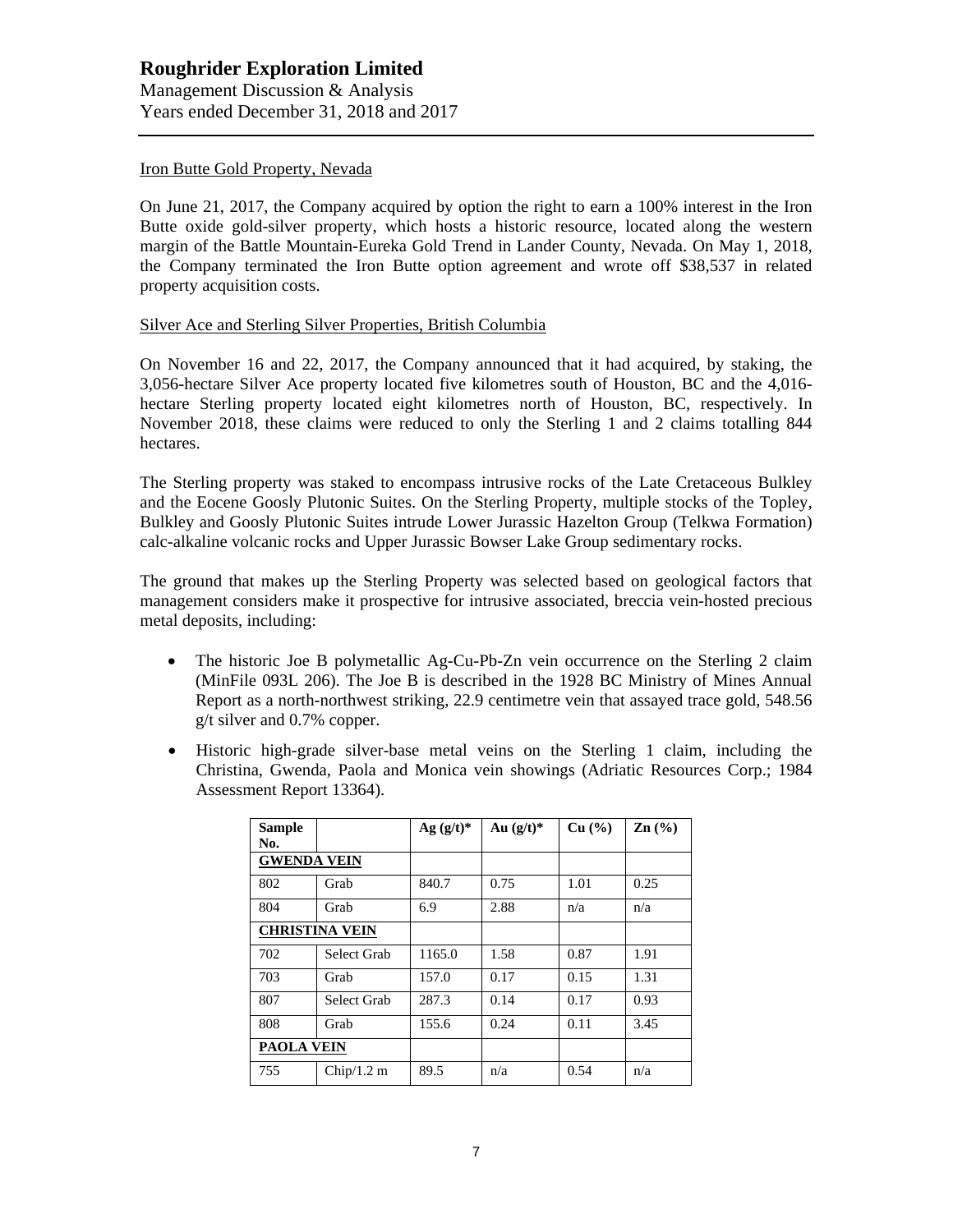A small work program was undertaken on both properties in December 11 to 16, 2017. A twoperson crew from SJ Geophysics undertook a GPS-controlled magnetic and Very Low Frequency Electromagnetic (VLF-EM) survey on each of the properties. At the Sterling property, an eastwest oriented, 16-line kilometre survey was completed over the Joe B occurrence, located on the Sterling2 claim.

Although small surveys from which extrapolation of the results is limited, the results do outline anomaly trends that warrant follow up. At the Joe B grid area, a strong magnetic anomaly (possible dyke) trends northwest through the reported location of the Joe B occurrence that is roughly coincident with a similar oriented VLF-EM conductor. Additional north-south trending conductors also warrant follow up.



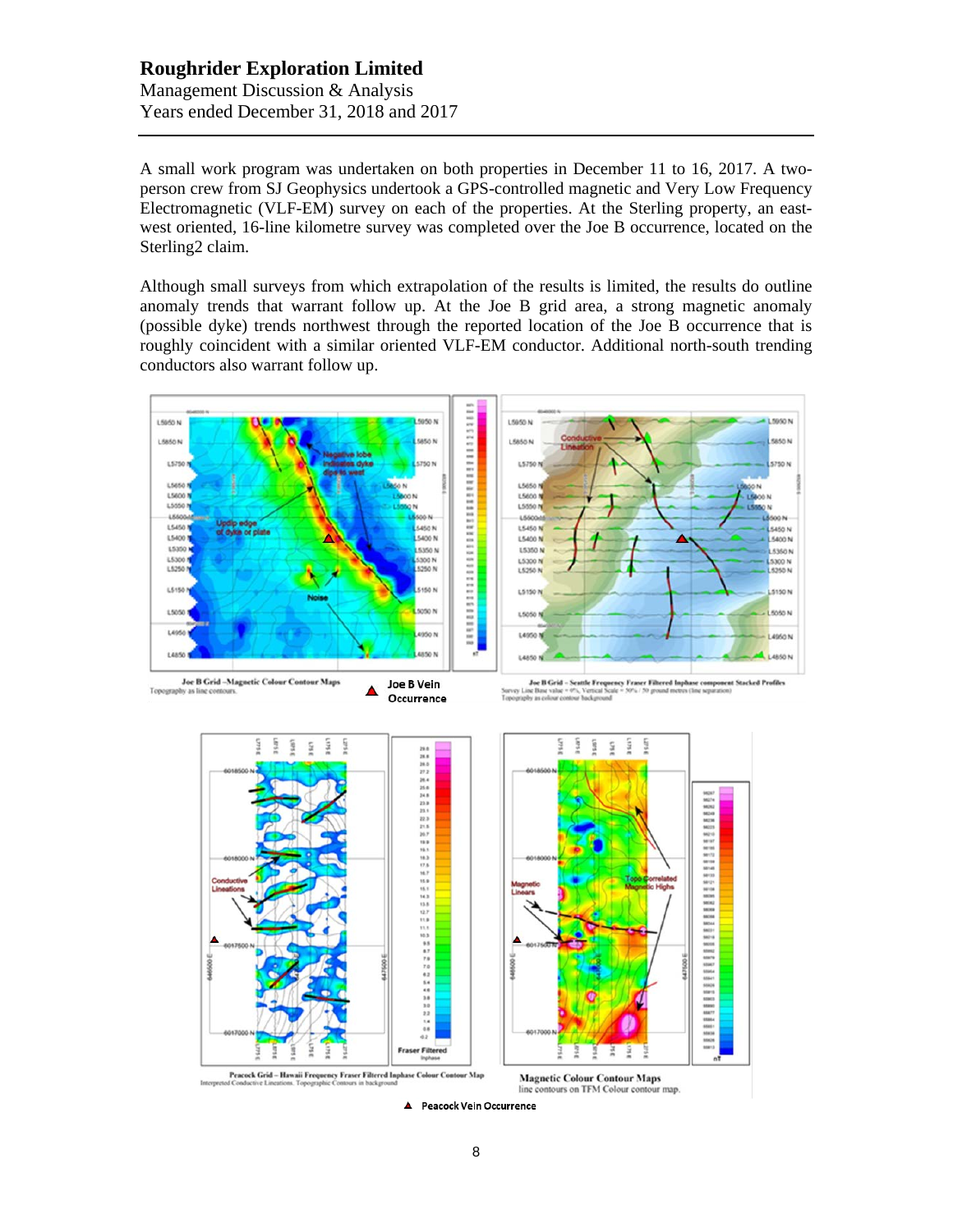During the year ended December 31, 2018, the Company did not renew the Silver Ace claims; accordingly, the Company has written off \$6,189 in related acquisition costs as at December 31, 2018.

## Brownell Base Metals Property, Saskatchewan

The Brownell Lake base metals VMS-polymetallic exploration property is located approximately 120 kilometres east of La Ronge, Saskatchewan.

The Brownell Lake Project is host to regionally-sheared, highly-strained meta-volcanic rocks which are considered to be prospective for volcanogenic massive sulphide ("VMS") mineralization.

Under the terms of the Brownell Lake Option Agreement, Eagle Plains Resources Ltd. ("Eagle Plains") has granted Roughrider the right to acquire up to an 80% interest in Brownell Lake (subject to a 2% NSR) by making aggregate cash payments of up to \$2,500,000 and incurring exploration expenditures of up to \$7,000,000 over a period of up to four years (details outlined in Roughrider's news release dated June 7, 2018).

2018 exploration work commenced on June 18, 2018 and consisted of 45 man-days comprising re-logging and sampling of historic drill core, a 15 line-km VLF-EM geophysical survey, soil geochemical sampling, prospecting and geological mapping and sampling. TerraLogic Exploration Services of Cranbrook, BC was contracted to carry out 2018 exploration work. Results from the 2018 work program are pending.

As of March 1, 2019, the Brownell Lake Option Agreement was terminated, and 100% rights returned to Eagle Plains.

## Olsen Gold Project, Saskatchewan

The Olsen Gold Project exploration property is located approximately 120 kilometres east of La Ronge, Saskatchewan. The Olsen project is host to regionally-sheared, highly-strained metavolcanic rocks which are considered to be prospective for orogenic gold mineralization.

Under the terms of the Olson Option Agreement, Eagle Plains has granted Roughrider the right to acquire up to an 80% interest in Olsen (subject to a 2% NSR) by making aggregate cash payments of up to \$2,500,000 and incurring exploration expenditures of up to \$7,000,000 over a period of up to four years (details outlined in Roughrider's news release dated June 7, 2018)

Exploration work commenced on the properties on June 18, 2018. The 60 person-days work program consisted of soil geochemical sampling, prospecting, geological mapping and sampling. TerraLogic Exploration Services of Cranbrook, BC was contracted to carry out 2018 exploration work.

Work completed on the Olson during 2018 was carried out in 2 phases by TerraLogic Exploration. Exploration work consisted of geological mapping and prospecting and the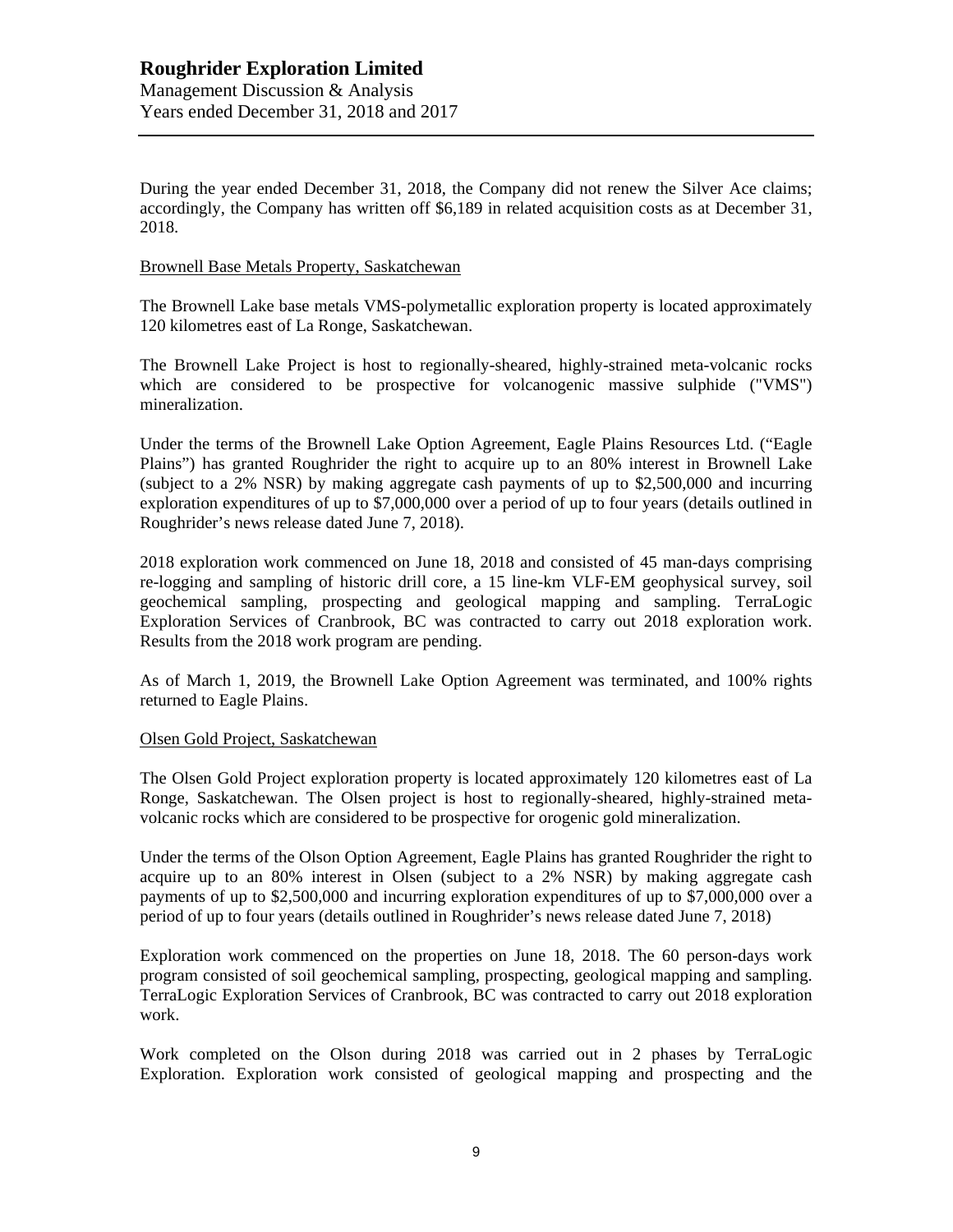collection of a total of 862 soil samples and 131 rock samples. Preliminary results reported by Eagle Plains from Phase 1 work include:

A strong, continuous multi-element soil geochemical anomaly was outlined during 2018 over a distance exceeding 1.0 km, with numerous samples returning values of over 1.0 g/t gold. This newly-discovered anomalous zone is coincident with historical airborne geophysical (EM and magnetic) features reported by past operators. Numerous high-grade gold values were returned from rock samples collected from both documented occurrences and newly discovered showings outlined during 2018. Representative rock samples ranged from trace values to highs of 45.1  $g/t$  Au; with notable samples returning 8.2 g/t Au, 9.8g/t Au, 13.0 g/t Au and 16.9 g/t Au from various occurrences reported over a 3 km2 area.

As of March 1, 2019, the Olsen Option Agreement was terminated, and 100% rights returned to Eagle Plains.

## **HIGHLIGHTS FOR THE YEAR ENDED DECEMBER 31, 2018 AND SUBSEQUENT PERIOD TO APRIL 10, 2019**

#### **Financial Highlights**

On September 18, 2018, the Company closed its previously announced non-brokered private placement (the "Private Placement"). In connection with this closing, the Company issued an aggregate of 4,390,000 shares (the "Shares") at a price of \$0.10 per Share for aggregate proceeds of \$439,000.

## **Operational Highlights**

On May 1, 2018, the Company terminated the option agreement for the Iron Butte property located in Nevada, USA.

On June 6, 2018, the Company acquired by option the right to earn up to an 80% interest in the Brownell Lake base metals property and the Olsen gold property, located near La Ronge, Saskatchewan. Under each property option agreement, the Company can earn an initial 60% interest by completing a total of \$500,000 in staged cash payments and \$3,000,000 in exploration expenditures by March 31, 2022 (\$100,000 incurred on each property as at December 31, 2018). The Company can earn an additional 20% interest for additional total cash payments of \$2,000,000 and exploration expenditures of \$4,000,000.

## **OUTLOOK**

As of December 31, 2018, the Company had \$187,337 in cash (2017 - \$294,710), and a working capital of \$46,626 (20[1](#page-9-0)7 - \$18,434 deficit<sup>1</sup>).

<span id="page-9-0"></span><sup>&</sup>lt;sup>1</sup> Working capital is a non-GAAP-measure is defined as current assets net of current liabilities.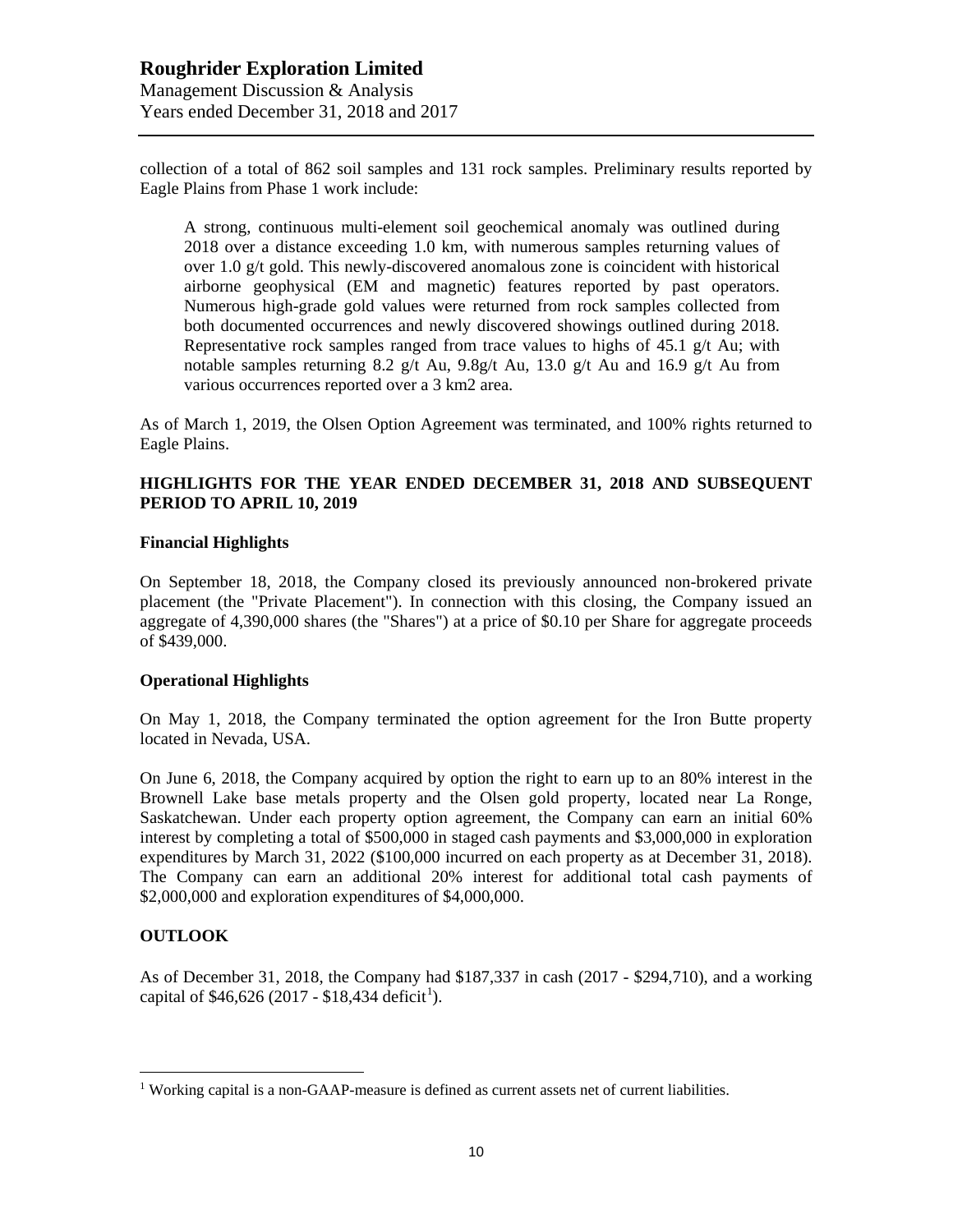The current objectives of the Company are to continue exploring the Genesis uranium project with a view to fully earning the 85% interest under the option agreement, to explore its Silver Ace and Sterling properties, and to explore the Brownell Lake and Olsen properties with a view to earning an initial 60% interest under the option agreements; however these objectives will require raising additional capital.

The Company's ability to continue as a going concern is dependent upon a number of factors – principally on the Company's ability to create positive cash flow in the short term either by obtaining the necessary financing to undertake additional exploration and development of its mineral property interests, by creating one or more additional joint venture agreements with partners in order to achieve the foregoing, or by selling one or more mineral property interests. The Company no longer has sufficient cash to meet its existing obligations, and is deferring payments to management in order to continue operations.

## **DISCUSSION OF OPERATIONS AND FINANCIAL CONDITION**

#### *Selected Annual Information*

The following summary of the Company's selected annual information has been prepared in accordance with IFRS.

|                                  | December 31,<br>2018 | December 31,<br>2017 | December 31,<br>2016 |
|----------------------------------|----------------------|----------------------|----------------------|
| Loss and Comprehensive Loss      | 390,282              | 712,681              | 530,171              |
| Basic and Diluted Loss per Share | (0.04)               | (0.02)               | (0.02)               |
| <b>Total Assets</b>              | 1,544,591            | 1,699,574            | 1,716,798            |

*Summary of Quarterly Results*

| Quarter ended      | Revenues<br>\$ | Net Loss<br>S | <b>Basic and Diluted</b><br>Loss per Share |
|--------------------|----------------|---------------|--------------------------------------------|
| December 31, 2018  | 42,857         | (33,010)      | (0.00)                                     |
| September 30, 2018 | 57,143         | (136, 339)    | (0.01)                                     |
| June 30, 2018      | 14,286         | (101, 139)    | (0.01)                                     |
| March 31, 2018     | Nil            | (119,794)     | (0.02)                                     |
| December 31, 2017  | Nil.           | (359, 996)    | (0.05)                                     |
| September 30, 2017 | Nil            | (78,265)      | (0.01)                                     |
| June 30, 2017      | Nil            | (165, 571)    | (0.02)                                     |
| March 31, 2017     | Nil            | (108, 849)    | (0.01)                                     |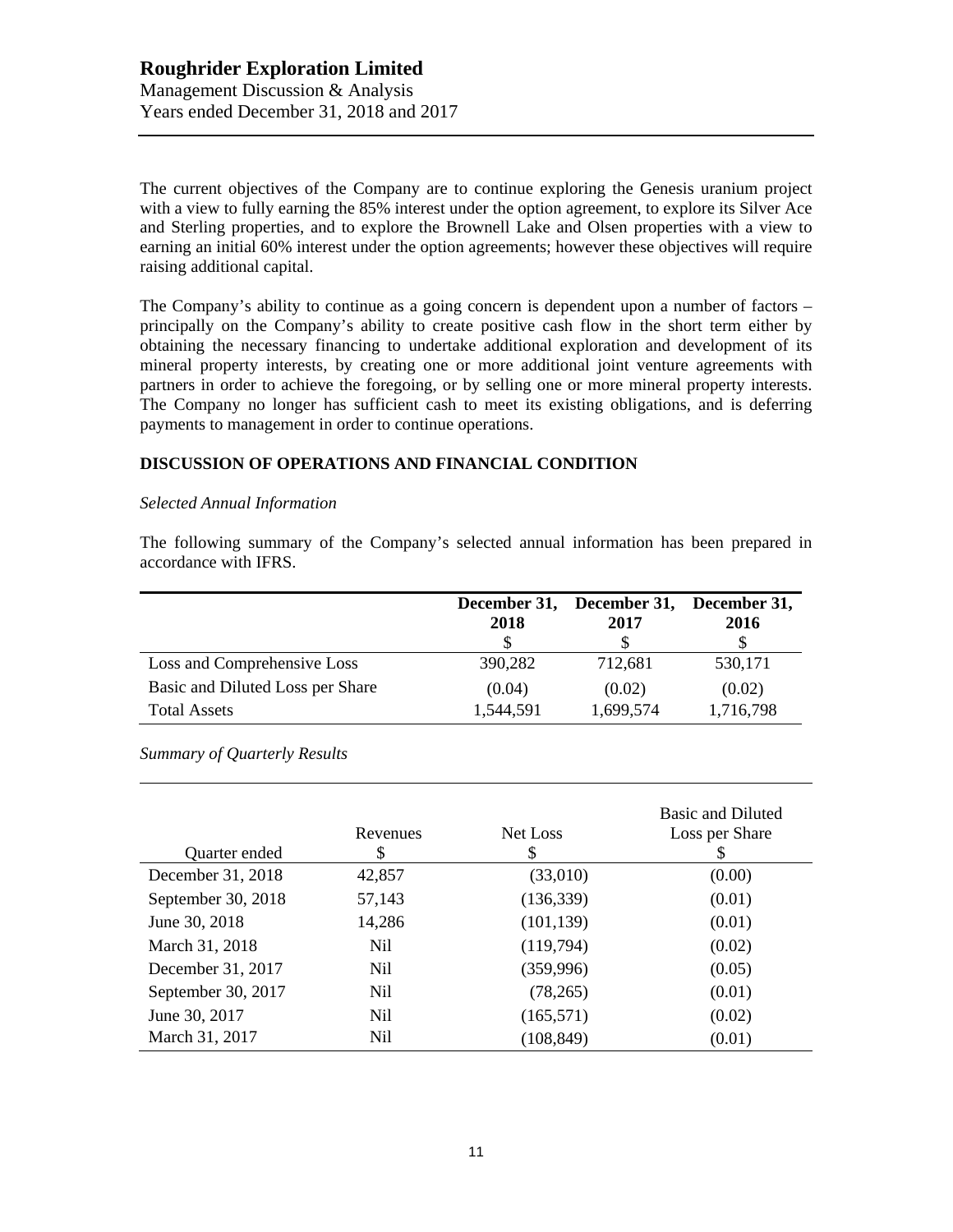In 2017 and 2018, the Company has focused on minimizing costs, while performing data analysis, limited fieldwork, and other projects during the period to advance exploration in a few specific areas.

## *Three months ended December 31, 2018*

The loss for the quarter ended December 31, 2018 ("Q4-18") reflects the cost of the Company's base expenditures. Quarterly expenditures decreased from \$359,996 in Q4-17 to \$33,010 in Q4- 18 primarily as a result of the decrease in exploration expenses in the current period. In Q4-18, the Company also recognized \$nil (2017 - \$4,929) in flow-through premium liability in relation to qualifying flow-through expenditures in the period and \$42,857 (2017 - \$nil) in consulting fee revenues.

*Year ended December 31, 2018*

The loss for year ended December 31, 2018 reflects the cost of the Company's base expenditures. Annual expenditures decreased from \$712,681 in 2017 to \$390,282 in 2018 primarily as a result of a decrease in exploration expenses incurred in the current period. In 2018, the Company also recognized \$32,982 (2017 - \$51,358) in flow-through premium liability in relation to qualifying flow-through expenditures in the period and \$100,000 (2017 - \$nil) in consulting fee revenues.

## *Capital Purchases*

There were no capital purchases on the year ended December 31, 2018. In the prior year, the Company spent \$18,821 in staking fees for the Sabin property, which were also written off during the year. During the same period, the Company also paid \$33,287 (US\$25,000) towards the Iron Butte property option agreement, which were written off during the year ended December 31, 2018.

## *Exploration Costs Incurred*

31, 2018 and 2017: 2018 2017

The Company incurred the following exploration expenditures during the year ended December

|                                      | 2018        | 2017    |
|--------------------------------------|-------------|---------|
|                                      |             |         |
| Genesis, Saskatchewan, Canada        | \$<br>3.999 | 269,064 |
| Iron Butte, Nevada, USA              |             | 3,585   |
| Brownell Lake, Saskatchewan, Canada  | 100,000     |         |
| Olsen, Saskatchewan, Canada          | 100,000     |         |
| Silver Ace, British Columbia, Canada | 1.104       | 17,543  |
| Sterling, British Columbia, Canada   | 1,104       | 17,543  |
| Due diligence                        |             | 4,409   |
| Total                                | 206,207     | 312,144 |

*Liquidity, Capital Resources and Cash Flow Analysis*

The Company's primary source of funding has been from the issuance of common shares. Management is concerned about the Company's ability to raise additional funds amid the low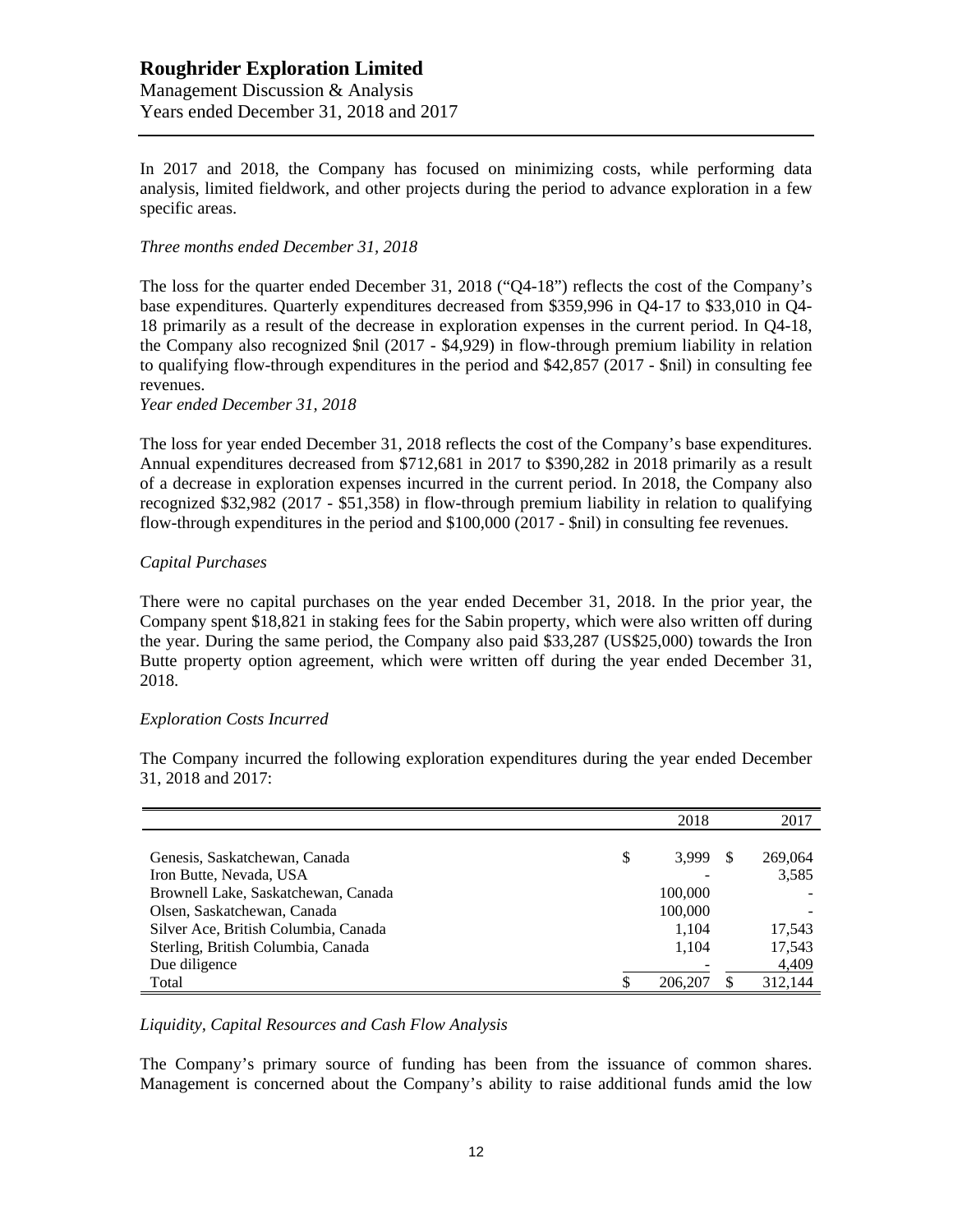uranium price, and the prevailing investment climate of risk aversion, particularly toward mining projects.

As at December 31, 2018, the Company's capital stock was \$5,216,854 representing 13,806,551 issued and outstanding common shares without par value (2017 - \$4,792,713 representing 9,416,551 issued and outstanding common shares without par value). Other equity reserves, which resulted from share-based payments and agent warrant issuances totaled \$518,306 (2017 -\$518,306). The deficit was \$4,335,208 at December 31, 2018 (2017 - \$3,944,926). Accordingly, net assets were \$1,392,616 at December 31, 2018 (2017 - \$1,366,093).

The Company had 480,000 outstanding stock options as at December 31, 2018 (2017 – 480,000).

The Company's minimum capital requirement for its resource properties for the upcoming fiscal year will be \$nil. In addition, the Company's general and administrative expenses, excluding any share-based payments, will be approximately \$400,000.

## *Financial Instruments*

The Company's financial instruments consist of cash and cash equivalents, receivables, and accounts payable and accrued liabilities. It is management's opinion that the Company is not exposed to significant interest, currency or credit risk arising from the financial instruments. Credit risk is managed for cash by having a major Canadian bank hold the funds in a chequing account. Credit risk is managed for significant receivables by seeking prompt payment, monitoring the age of receivables, and making follow up inquiries when receivables are not paid in a timely manner. Currency risk is negligible as all funds and payables are denominated in Canadian dollars. The Company does not engage in any hedging activities. Further discussion of these risks is available in the financial statements for the year ended December 31, 2018.

## **ADDITIONAL DISCLOSURE FOR VENTURE ISSUERS WITHOUT SIGNIFICANT REVENUE**

Significant components of general and administrative expenses are shown separately on the *Statements of Loss and Comprehensive Loss,* also part of the financial statements for the year ended December 31, 2018.

#### **RISK FACTORS**

#### *Macroeconomic Risk*

Impairments and write-downs of major mining projects have led to a significant reduction in "risk appetite" with respect to funding investment into exploration companies. As a result, the ability for exploration companies to access capital through private placements has been significantly diminished. The long-term result of lower risk appetite is that projects take longer to develop or may not be developed at all.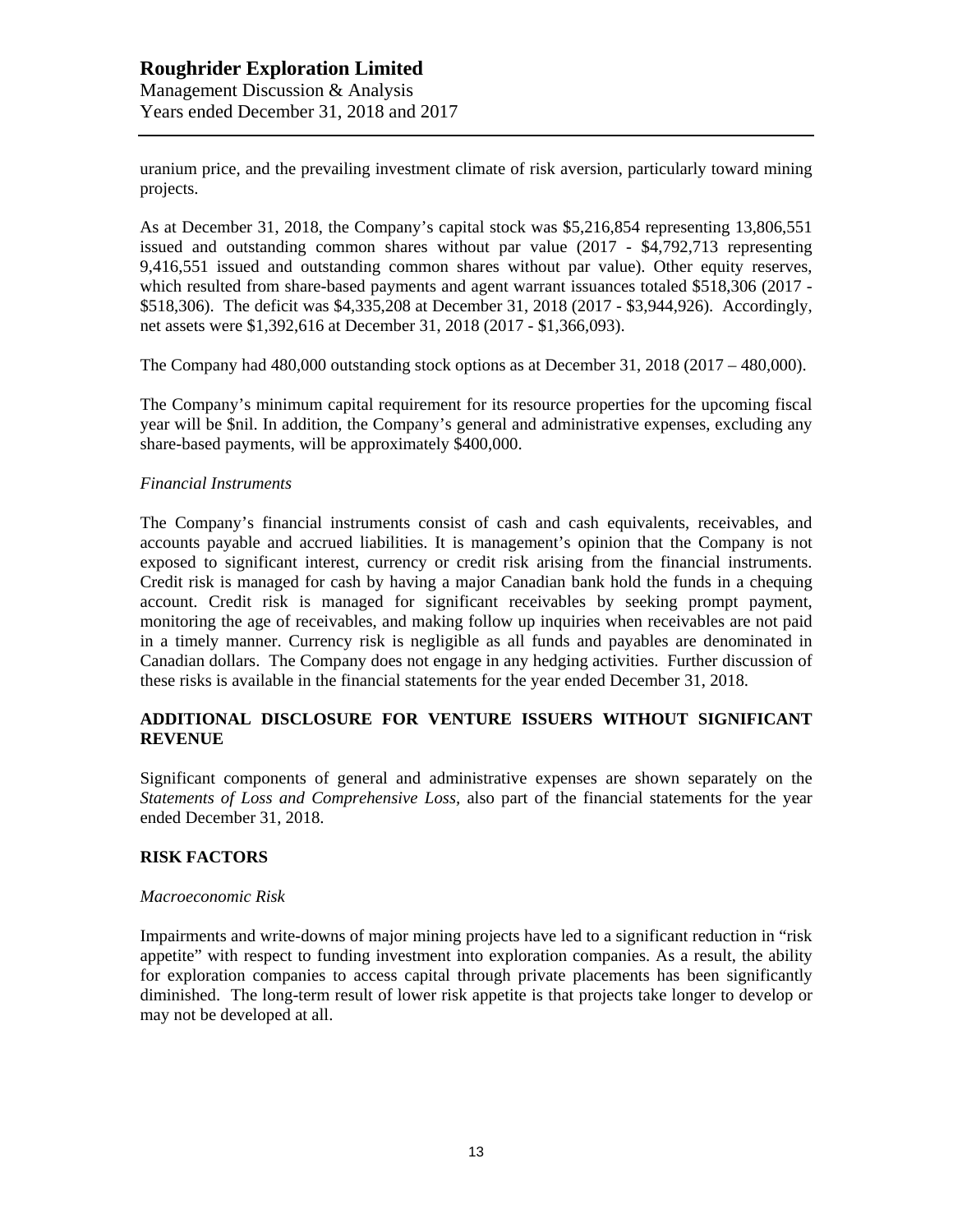## *Political Policy Risk*

Despite the recent moderation in the gold price, the previously record-high gold prices encouraged numerous governments around the world to look at ways to secure additional benefits from the mining industry across all commodity types, an approach recognized as "Resource Nationalism." Mechanisms used or proposed by governments have included increases to royalty rates, corporate tax rates, implementation of "windfall" or "super taxes," and carried or freecarried interests to the benefit of the state. Extreme cases in Venezuela and Argentina have resulted in the nationalization of active mining interests. Such changes are viewed negatively in the investment community and can lead to share price erosion, and difficulty in accessing capital to advance projects.

## *Exploration Risk*

Mineral exploration and development involve a high degree of risk and few projects are ultimately developed into producing mines. There is no assurance that the Company's selected Qualifying Transaction will demonstrate exploration results sufficient to result in the definition of a body of commercial ore. Whether an ore body will be commercially viable depends on a number of factors including the particular attributes of the deposit such as size, grade and proximity to infrastructure, as well as mineral prices and government regulations, including environmental regulations.

## *Financial Capability and Additional Financing*

The Company has limited financial resources, has no source of operating income and has no assurance that additional funding will be available to it. It is anticipated that further exploration and development of the projects will be financed in whole or in part by the issuance of additional securities by the Company. Although the Company has been successful in the recent past in financing its initial activities through the issuance of equity securities, there can be no assurance that it will be able to obtain sufficient financing in the future to execute its business plan, particularly with ongoing uncertainty in the global financial markets, and the prevailing investment climate of risk aversion particularly in the resource sector. A discussion of risk factors particular to financial instruments is presented in the audited financial statements for the year ended December 31, 2018.

The Company has not commenced commercial mining operations and has no assets other than cash and cash equivalents, modest receivables and a small amount of prepaid expenses. The Company has no history of regular earnings and is not expected to generate earnings or pay dividends until the company's exploration project is sold or taken into production.

## *Commodity Prices*

The mineral industry varies with the price of metals. The prices of uranium, gold and other commodities have fluctuated widely in recent years and are affected by factors beyond the control of the Company including, but not limited to, international economic and political trends, currency exchange fluctuations, economic inflation and expectations for the level of economic inflation in the consuming economies, interest rates, global and local economic health and trends, speculative activities and changes in the supply of commodities due to significant (often sovereign or national) purchases and divestitures, new mine developments, mine closures as well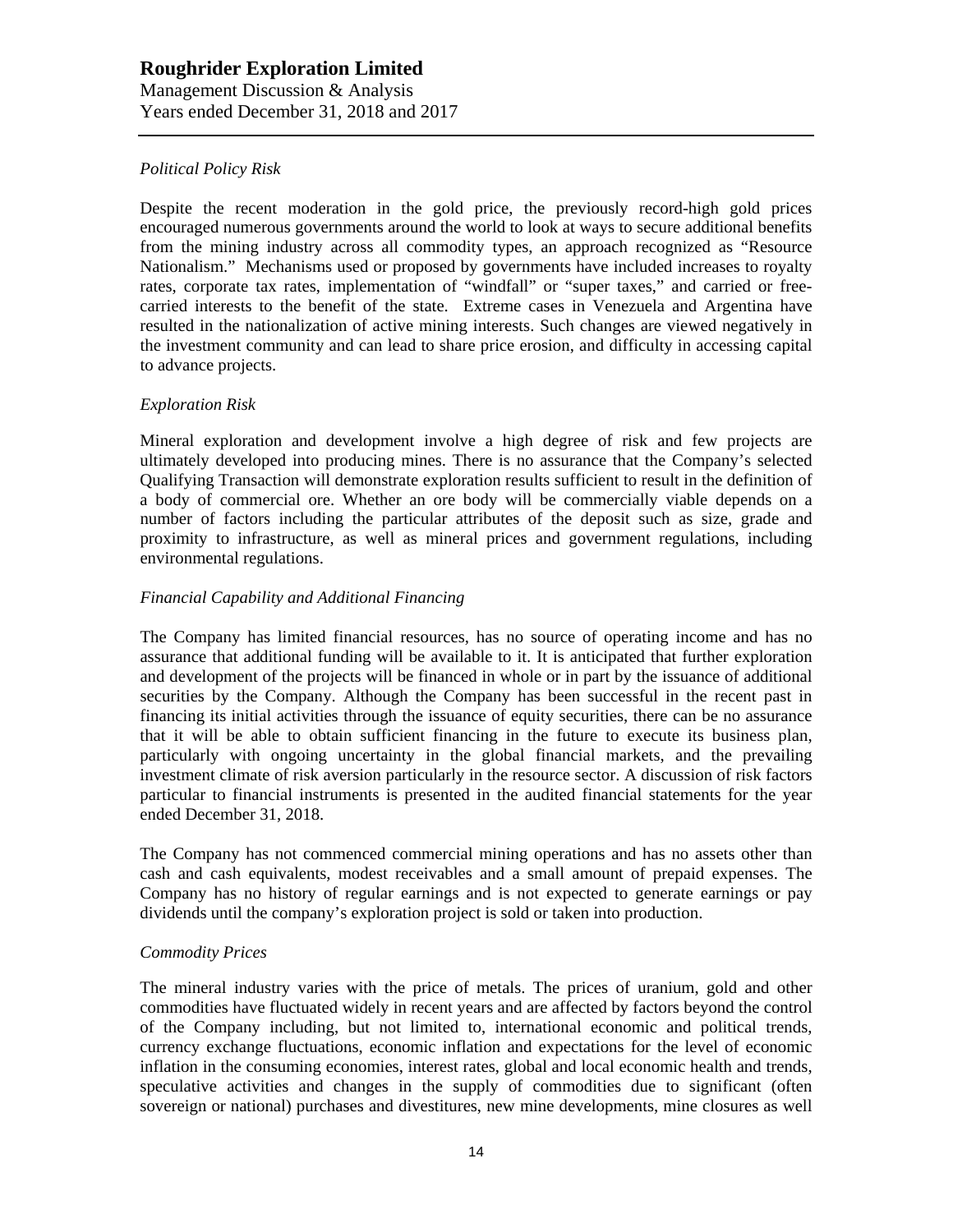as advances in various production and use technologies of commodities. All of these factors will impact the viability of the Company's exploration projects in ways that are impossible to predict with certainty.

## *Uranium Market*

Since uranium is used both as a fuel for power generation and as a weapon, its price is subject to unique forces in addition to the typical supply / demand tension impacting all commodities. These unique forces include the level of strategic government stockpiling or disposition, the level of effort being expended to cap the number of nuclear-armed states in the world, the public perception of the relative safety of nuclear power generation, and related government and international regulation. While these unique forces appear to have acted together in recent years to suppress the spot price of uranium, this risk may become an opportunity if those forces subside and the spot price of uranium continues to rise.

#### *Environment*

Both the exploration and any production phases of the Company's future operations will be subject to environmental protection regulations in the jurisdictions in which it operates. Globally, environmental legislation is evolving towards stricter standards and enforcement, more stringent environmental impact assessments of new mining projects and increasing liability exposure for companies and their directors and officers. There is no assurance that future environmental regulations will not adversely affect the Company or its future operations.

## *Human Health*

The Company seeks to provide its employees with a safe and healthy workplace. The impact of highly contagious diseases, including the impact of a real or threatened pandemic, can be substantial both to individuals, and organizations. In the event of a disease outbreak, the Company may have to curtail or suspend operations for a period of time. Reduced operations could have varying impact on the Company, depending on the timing and duration of the incident and on other ancillary factors.

## *Financial Instrument Risk*

As a result of its use of financial instruments, the Company is subject to credit risk, interest rate risk, currency risk, liquidity risk and other price risks. These risks are considered to be small. These risks are discussed comprehensively in the financial statements for the year ended December 31, 2018.

## *Liquidity of Common Shares*

There can be no assurance that an active and liquid market for the Company's common shares will develop or continue to exist, and an investor may find it difficult to resell its common shares. In addition, trading in the common shares of the Company may be halted at other times for other reasons, including for failure by the Company to submit documents to the Exchange in the time periods required.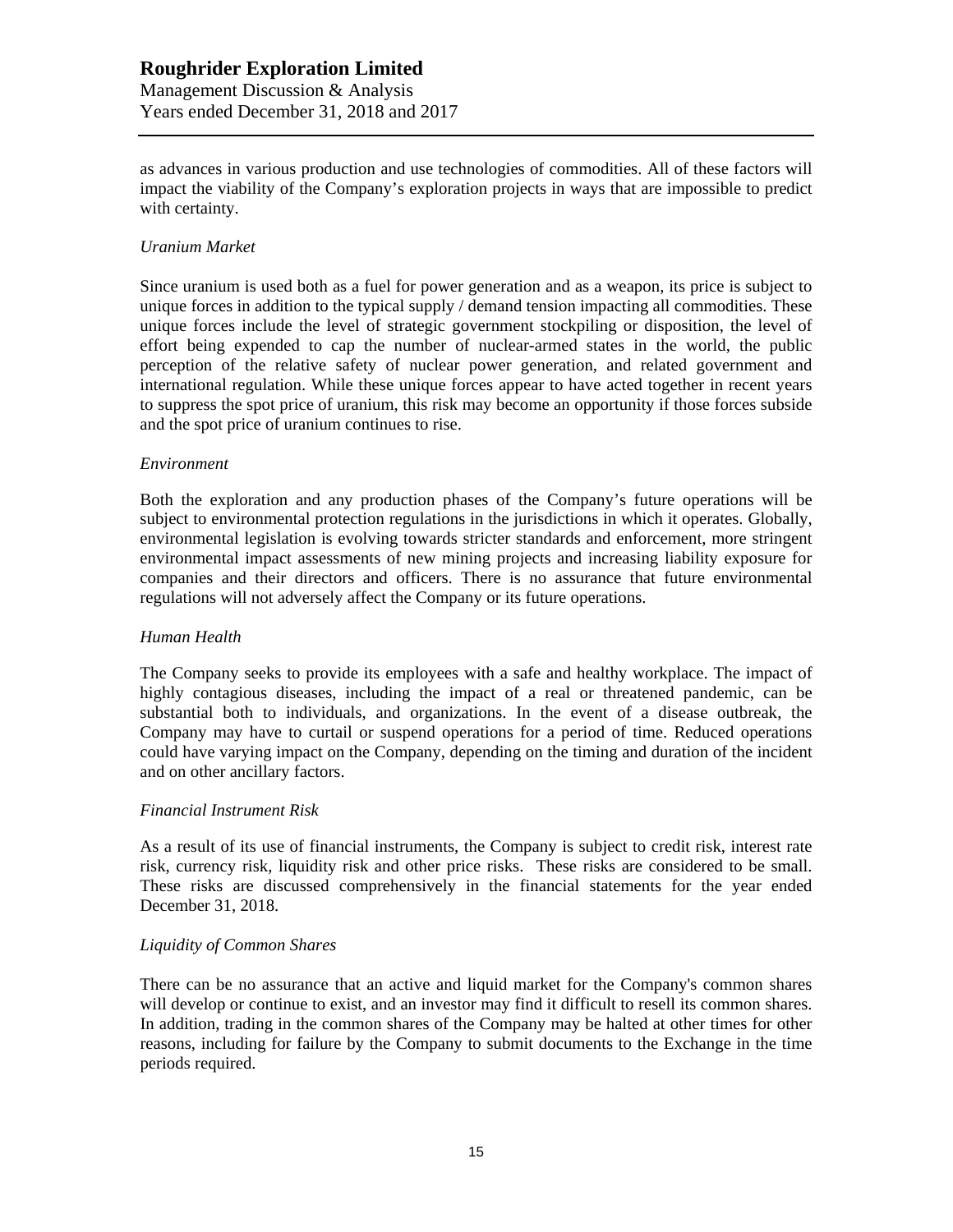## **PROPOSED TRANSACTIONS**

There are no proposed transactions as at December 31, 2018 and to the date of this MD&A.

### **RECENT ACCOUNTING PRONOUNCEMENTS**

#### **Adoption of New Standards and Interpretations**

The Company has not made any changes to its significant accounting policies, as described within Note 2 of its annual audited financial statements for the year ended December 31, 2017, except as noted below. Certain requirements were issued by the IASB that are mandatory for annual years beginning on or after January 1, 2018, as follows:

*IFRS 9, Financial Instruments* ("IFRS 9") replaces *IAS 39, Financial Instruments: Recognition and Measurement* ("IAS 39") and introduces the new requirements for the classification, measurement and de-recognition of financial assets and financial liabilities. Specifically, IFRS 9 requires all recognized financial assets that are within the scope of IAS 39 to be subsequently measured at amortized cost or fair value. The amendment also introduces a third measurement category for financial assets: fair value through other comprehensive income, and includes a single, forward-looking 'expected loss' impairment model.

Please refer to note 3(b) of the audited financial statements for the year ended December 31, 2018 for detailed information on the adoption of IFRS 9.

#### **Upcoming Changes in Accounting Standards**

The following changes to standards are effective as follows:

#### For the Company's year ended December 31, 2019:

*IFRS 16, Leases:* This new standard eliminates the classification of leases as either operating leases or finance leases and introduces a single lessee accounting model which requires the lessee to recognize assets and liabilities for all leases with a term of longer than 12 months.

The Company has no leases as at December 31, 2018, therefore, the Company believes that IFRS 16 will not have a material impact on the Company's financial statements.

#### **OFF-BALANCE SHEET ARRANGEMENTS**

The Company is not a party to any off-balance sheet arrangements that have, or are reasonably likely to have, a current or future material effect on the Company's financial condition, changes in financial condition, revenues, expenses, results of operations, liquidity, capital expenditures or capital resources.